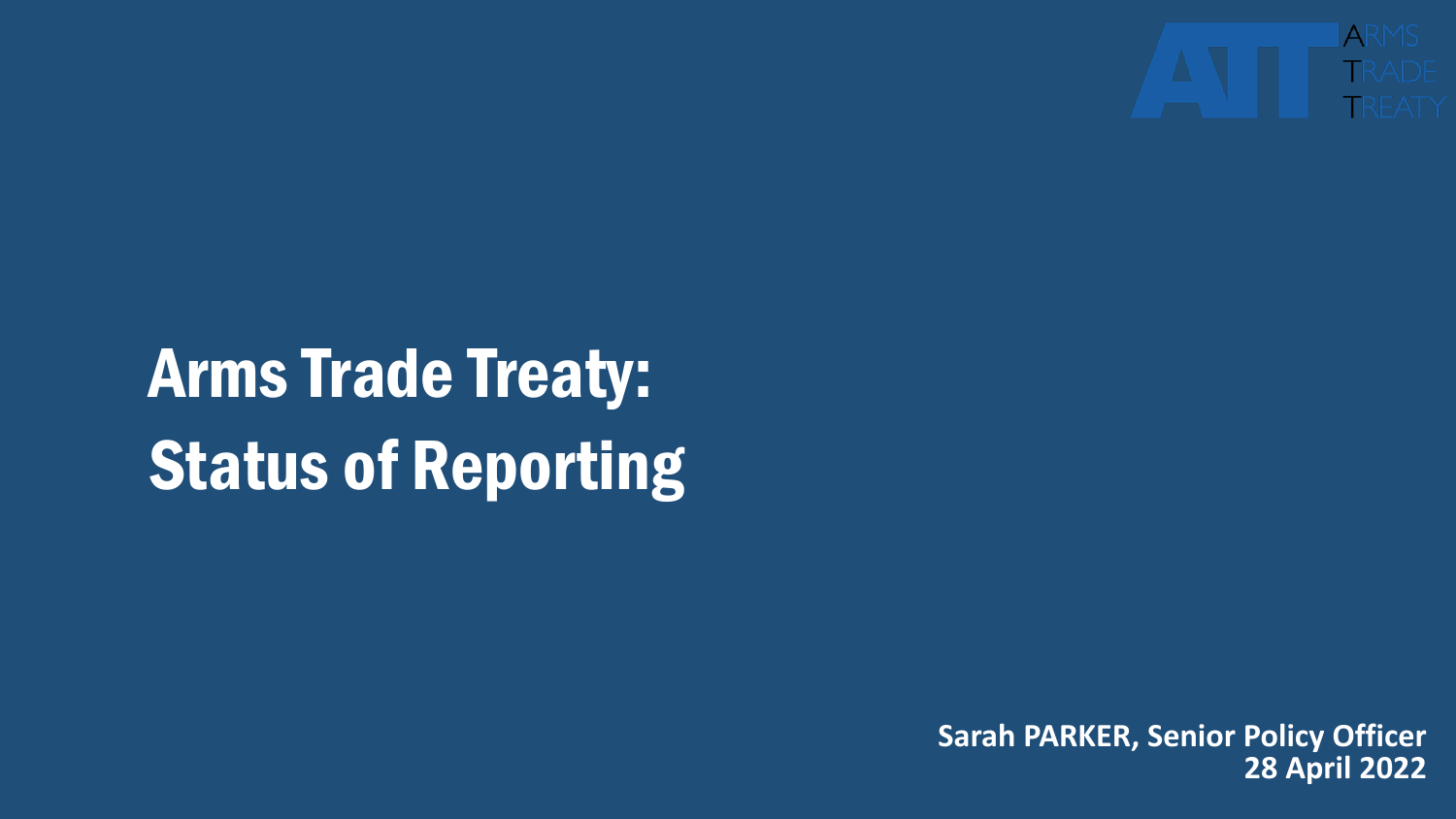#### Initial reports Global statistics





States Parties that should have submitted an IR and DID

**States Parties that should have submitted an IR and DID NOT**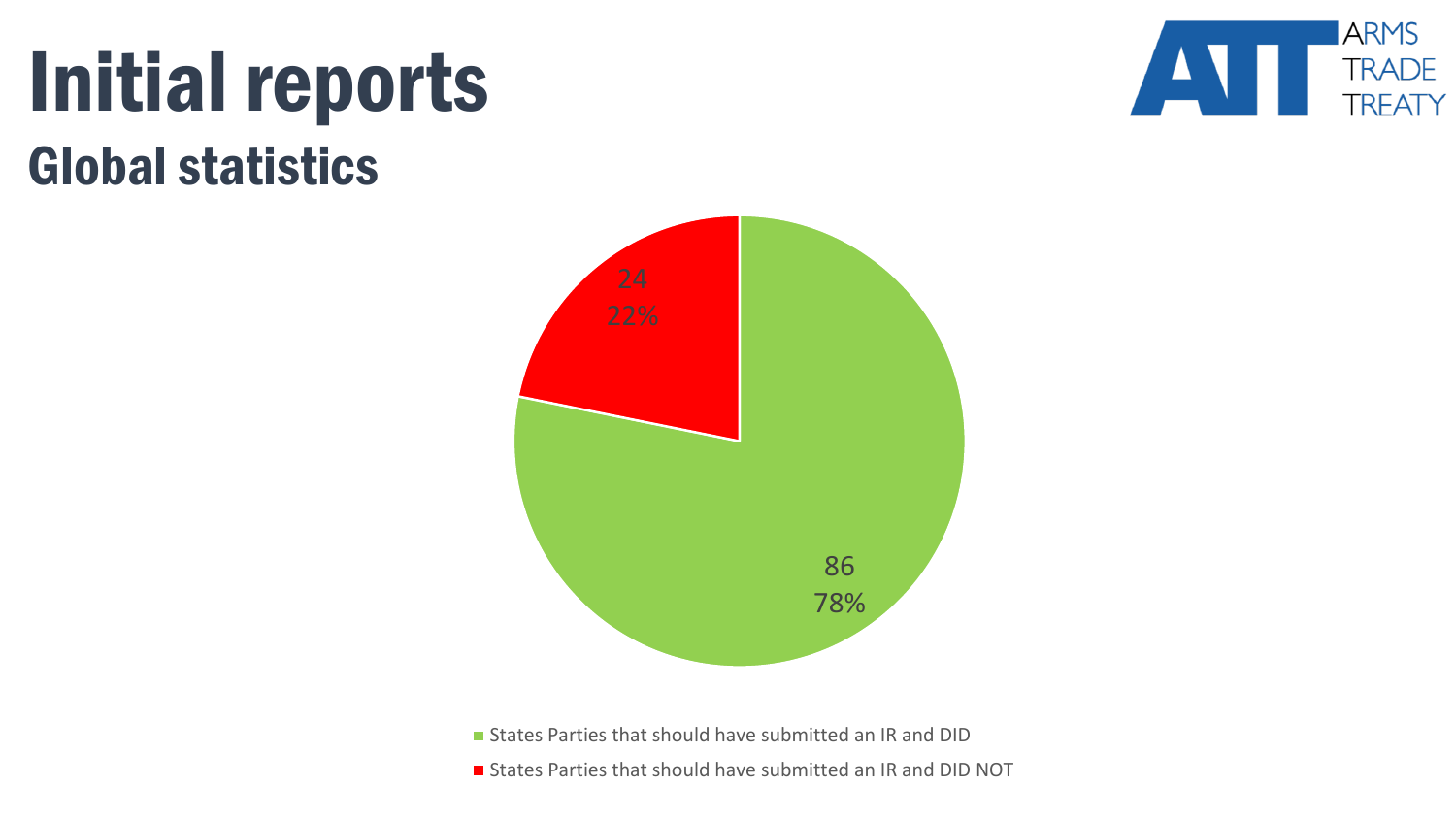## Initial reports Global statistics (cont.)



|                                   | No. | %                                   |
|-----------------------------------|-----|-------------------------------------|
| Initial Reports not made public   | 21  | 24% of Initial Reports submitted    |
| Initial Reports submitted on time | 42  | 49% of Initial Reports submitted    |
| Format of reports                 | 73  | 85% use endorsed reporting template |
| No. of updated Initial Reports    | 6   |                                     |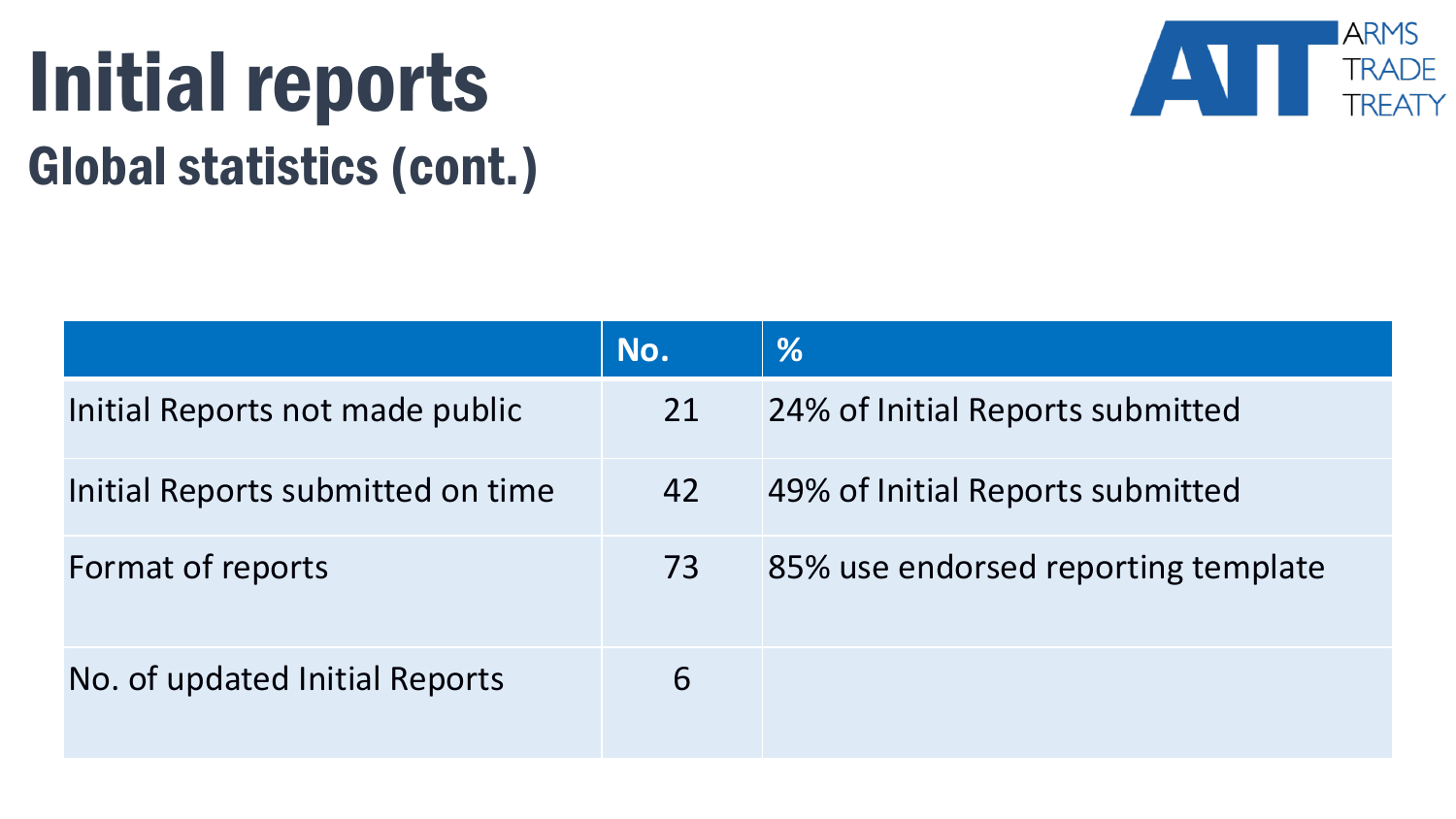#### Initial reports Regional statistics





 $\blacksquare$  No. Initial Reports received  $\blacksquare$  No. Initial Reports due but not received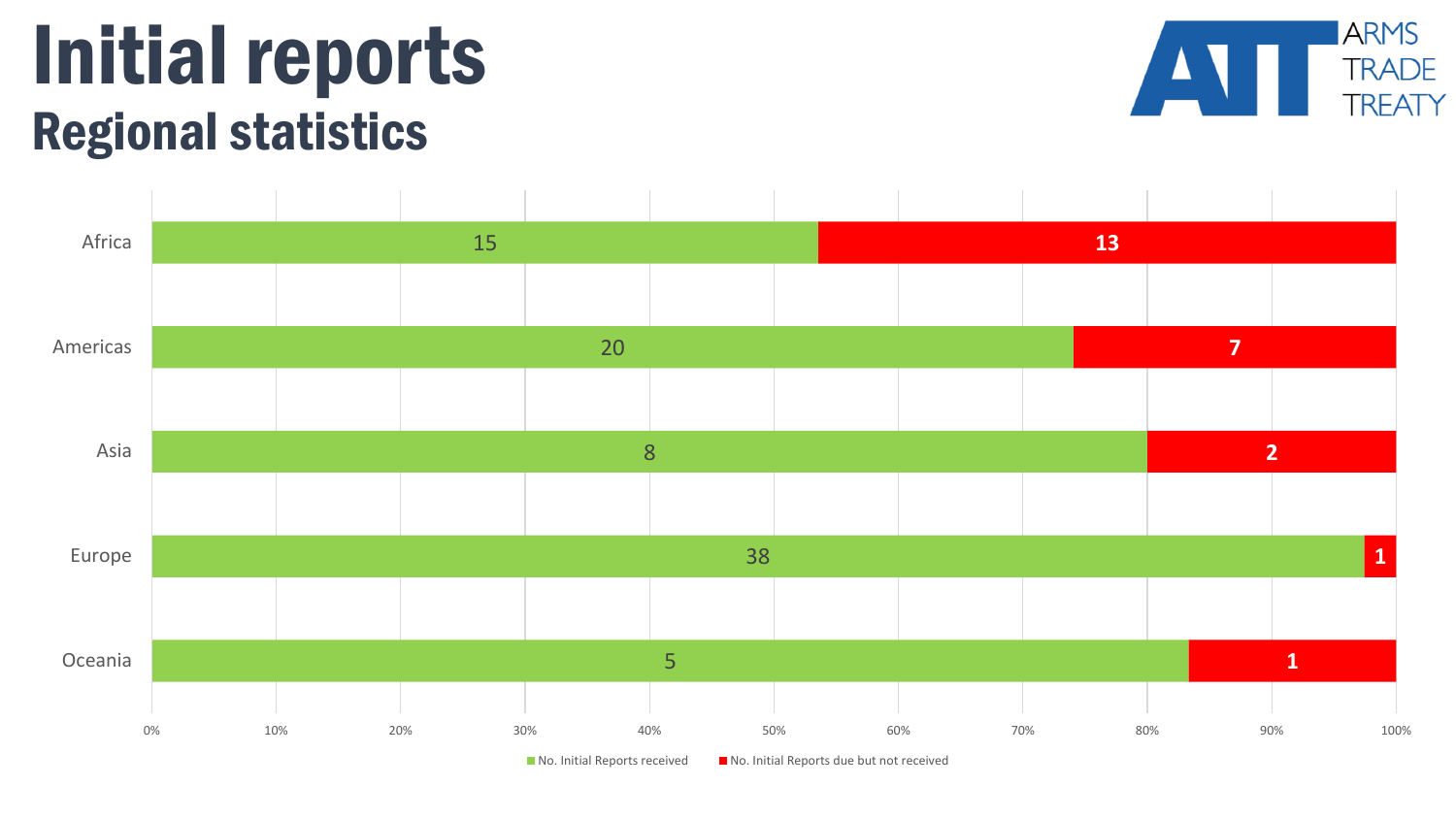#### Annual reports 2015-2020 Global statistics (by %)



**ARMS** 

**TRADE** 

**TREATY**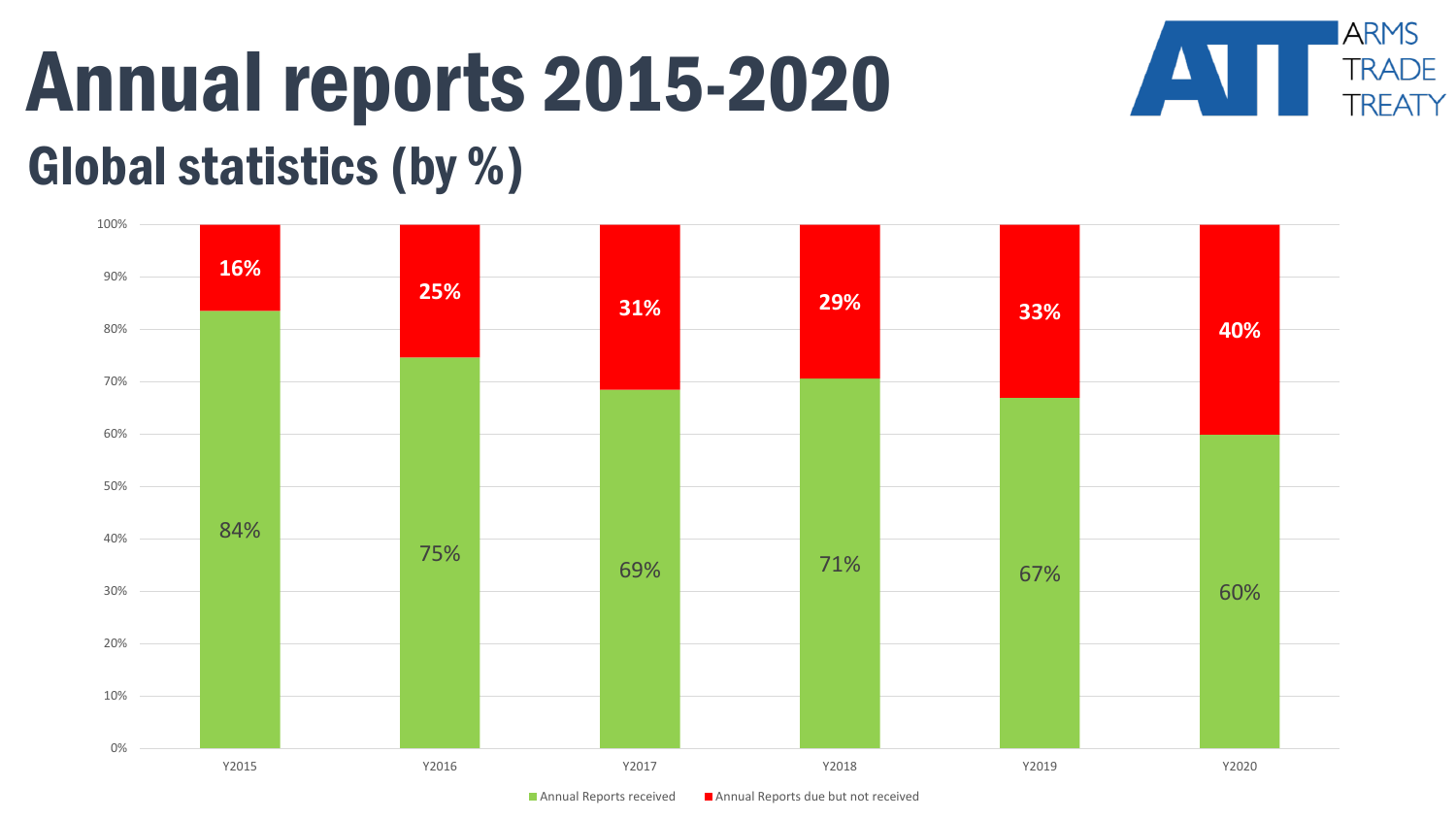## Annual reports 2015-2020 Global statistics (by no.)



**ARMS** 

 $\blacktriangle$ 

**TRADE** 

**TREATY** 

Annual Reports received  $\blacksquare$  Annual Reports due but not received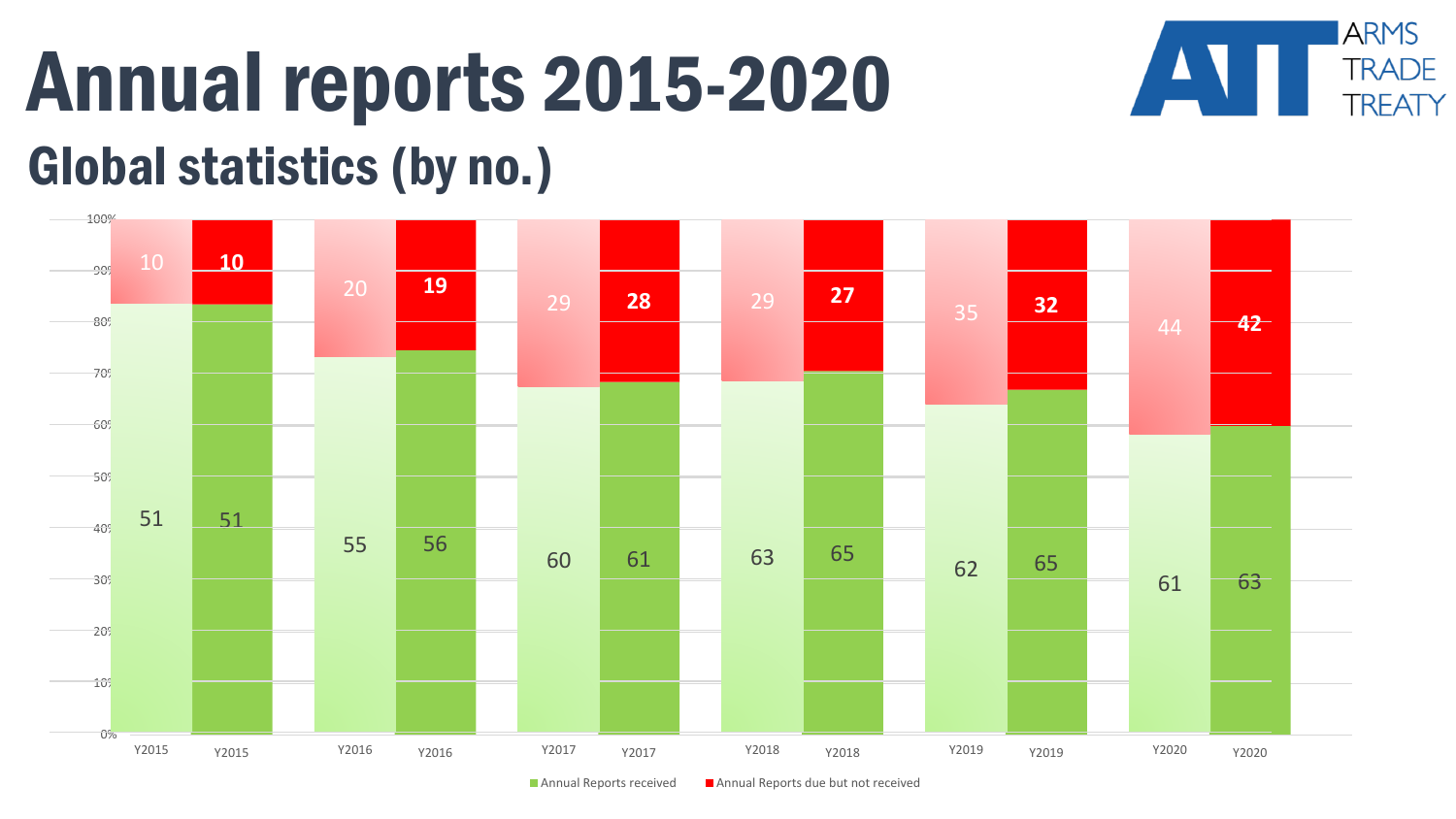#### Annual reports 2015-2020 Regional statistics



**ARMS** 

**TRADE** 

**TREATY**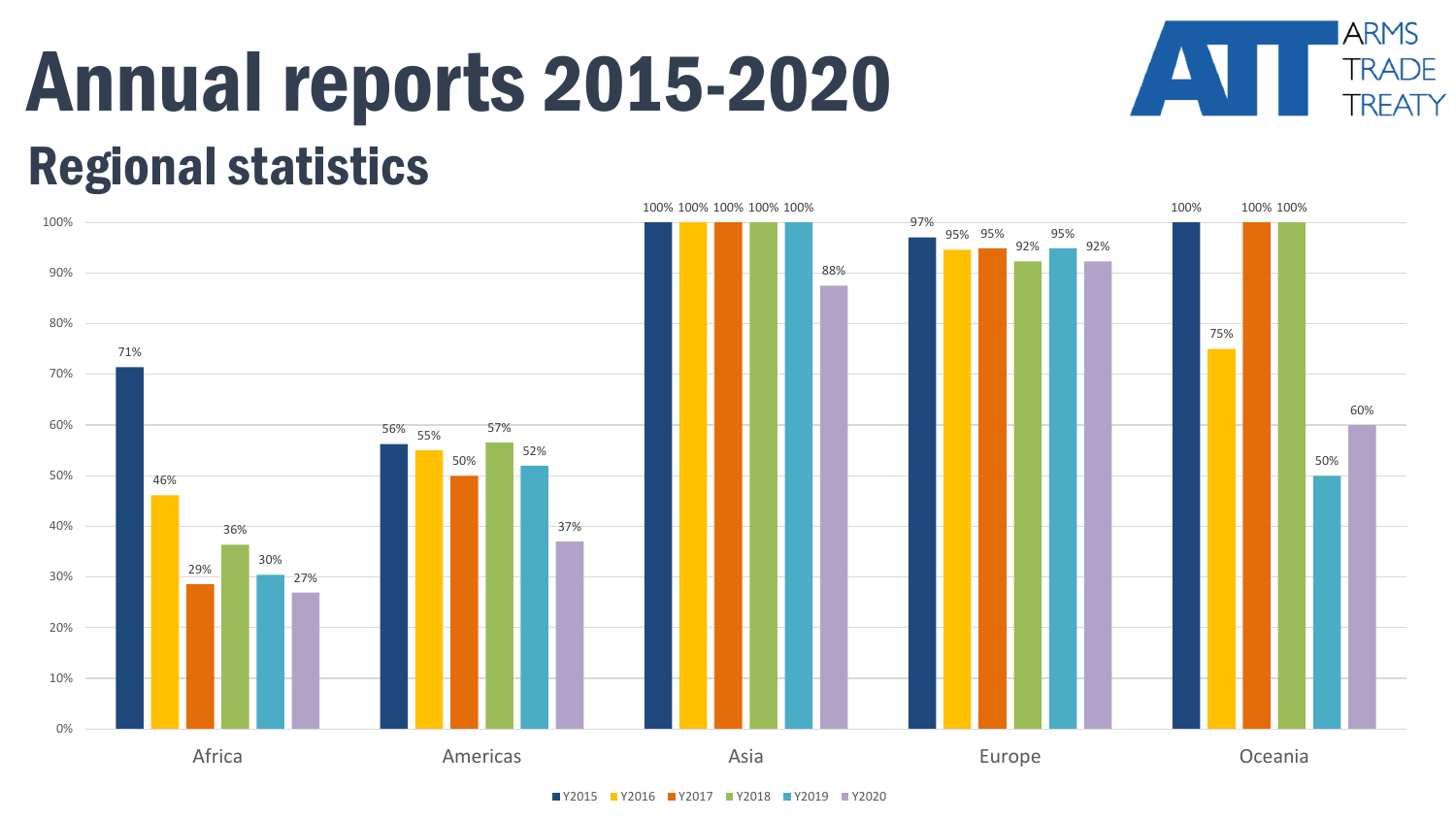#### Annual reports 2015-2020 Annual reports not made public



**ARMS** 

**TRADE** 

TRFATY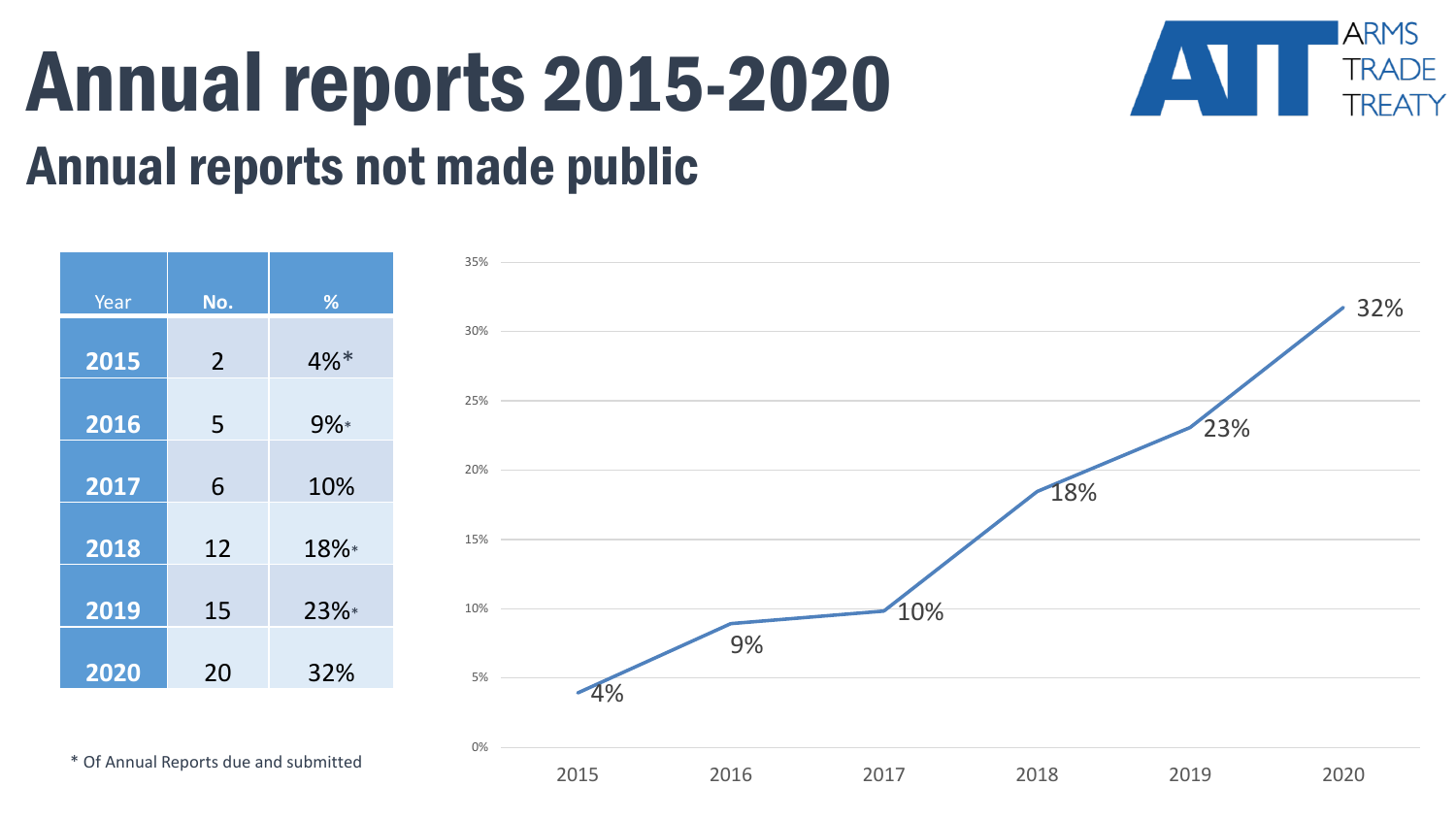# Annual reports 2015-2020



#### Annual reports not made public

|                                         | No. | %                                |
|-----------------------------------------|-----|----------------------------------|
| Annual Reports not made public          | 60  | 17% of Annual Reports submitted  |
|                                         |     |                                  |
| Restricted Annual Reports that are NIL  | 14  | 23% of Restricted Annual Reports |
| reports                                 |     | submitted                        |
| <b>Restricted Annual Reports where</b>  | 24  | 40% of Restricted Annual Reports |
| commercially sensitive and/or national  |     | submitted                        |
| security-related data has been withheld |     |                                  |
| (Art. 13.3)                             |     |                                  |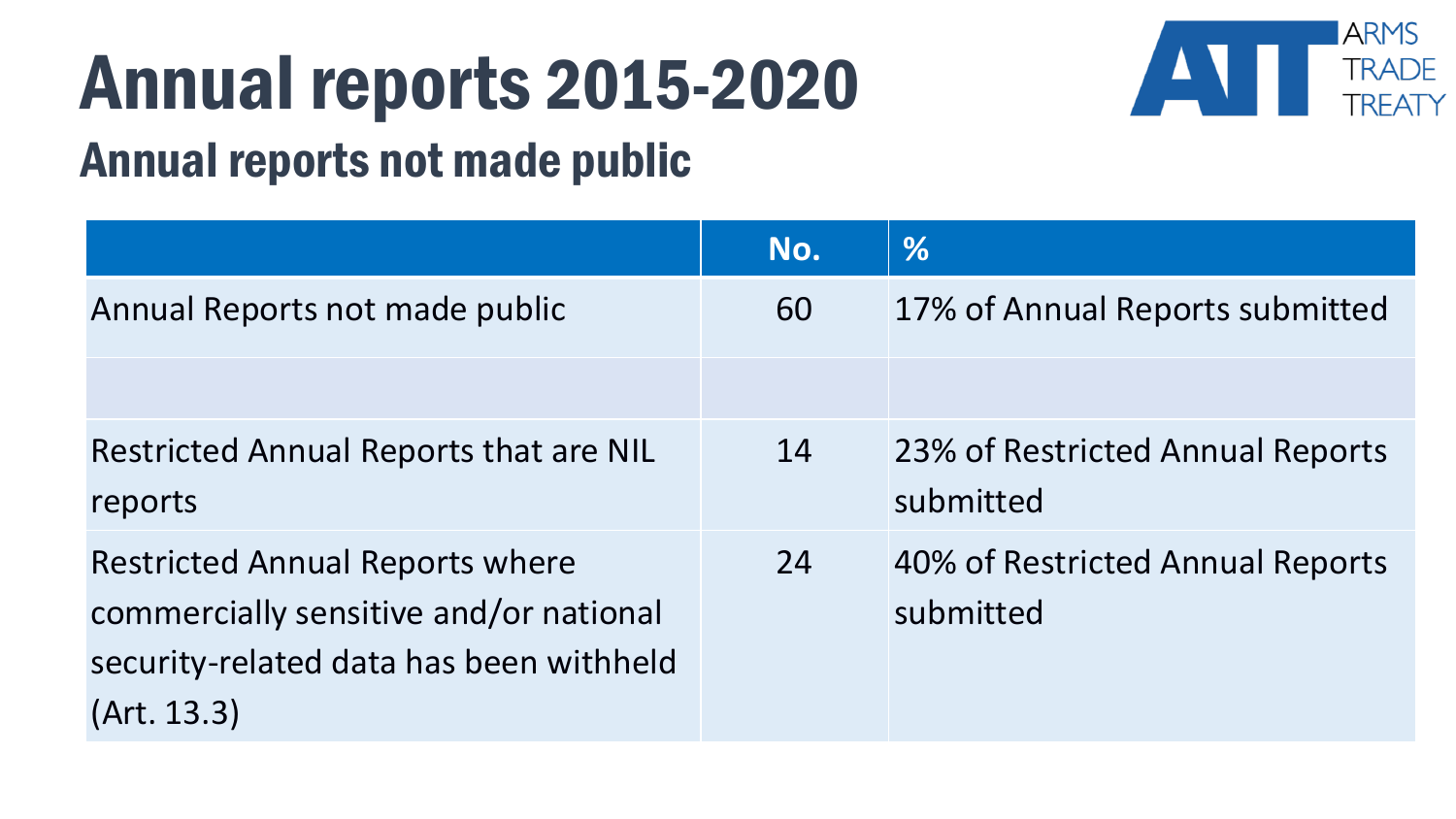## Annual reports 2015-2020



#### Annual Reports submitted on time (< 7 days of 31 May deadline)

| Year | No. | %   |
|------|-----|-----|
| 2015 | 30  | 59% |
| 2016 | 31  | 55% |
| 2017 | 37  | 61% |
| 2018 | 46  | 71% |
| 2019 | 37  | 57% |
| 2020 | 46  | 73% |



\* Of Annual Reports due and submitted